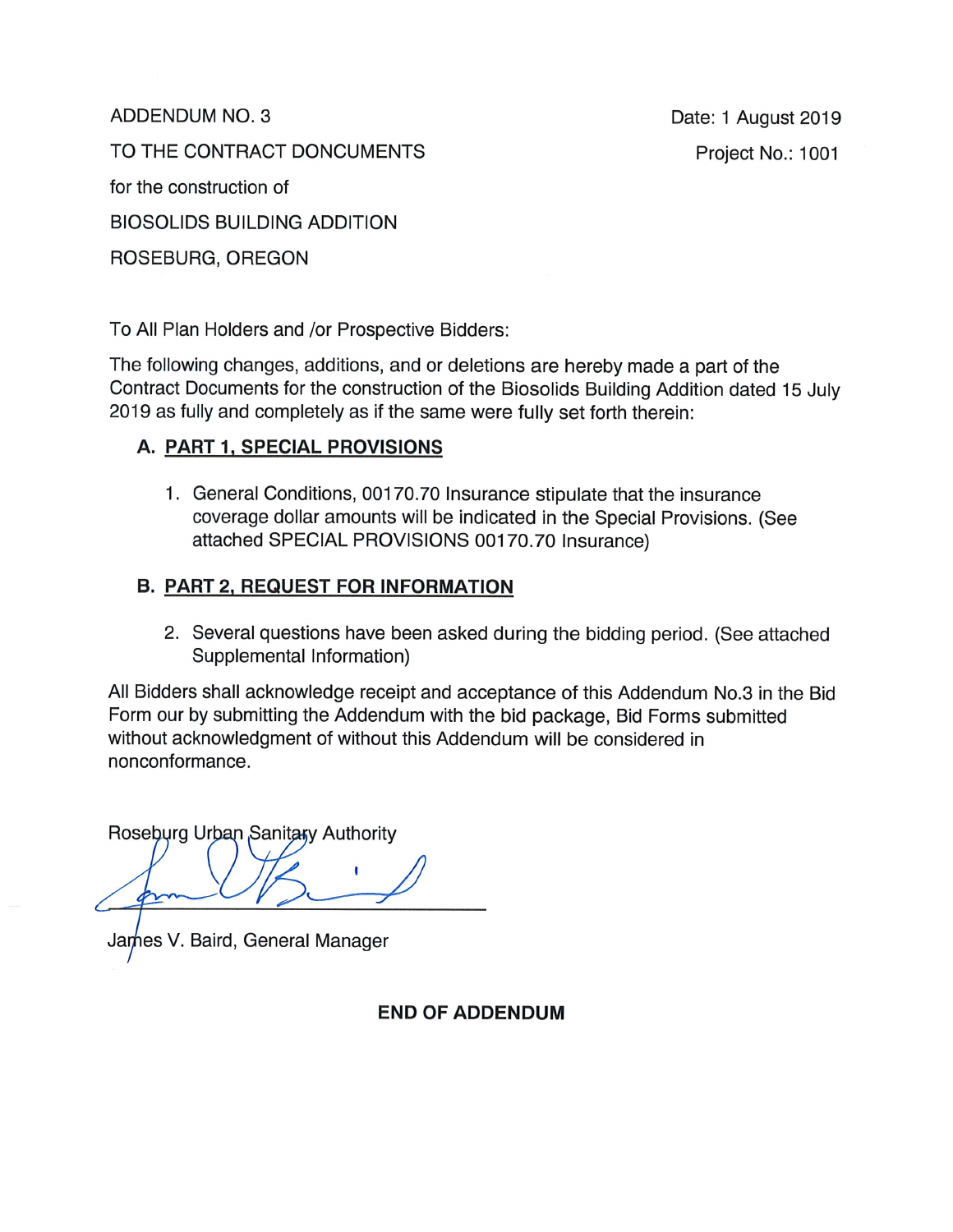### SPECIAL PROVISIONS

#### 00170.70 Insurance

The policies of insurance required by this Paragraph include Roseburg Urban Sanitary Authority, 1297 Grandview Avenue, Roseburg, Oregon 97470 as additional insured, subject to any customary exclusion in respect of professional liability. The coverage shall include

- 1. Coverage for the respective officers, directors, employees and agents of RUSA. The insurance afforded to these additional insureds shall provide primary coverage for all claims covered thereby;
- 2. Include at least the specific coverages and be written for not less than limits of liability provided below or required by Laws or Regulations, whichever is greater;
- 3. Include completed operations insurance;
- 4. Contain a provision or endorsement that the coverage afforded will not be canceled, materially changed, or renewal refused until at least 30 days prior written notice has been given to RUSA and CONTRACTOR.
- 5. Remain in effect at least until final payment and at all times thereafter when CONTRACTOR may be correcting, removing, or replacing nonconforming work done by CONTRACTOR.
- 6. With respect to completed operations insurance, and any insurance coverage written on a claims-made basis, remain in effect for at least 2 years after final payment.

The limits of liability for the insurance required shall provide coverage for not less than the following amounts:

| 1. Workers' Compensation: |           |
|---------------------------|-----------|
| a. State:                 | Statutory |
| b. Employer's Liability:  | \$500,000 |
|                           |           |

2. CONTRACTOR'S General Liability under this Paragraph shall include completed operations and product liability coverages and eliminate the exclusion with respect to property under the care, custody, and control of CONTRACTOR.

| a. General Aggregate:                         | \$2,000,000 |
|-----------------------------------------------|-------------|
| b. Products (Completed Operations Aggregate): | \$1,000,000 |
| c. Personal and Advertising:                  |             |
| Injury:                                       | \$1,000,000 |
| Each Occurrence                               |             |
| (Bodily Injury and Property "Damage):         | \$1,000,000 |
| $\mathbf{1}$ m $\mathbf{1}$ $\mathbf{1}$      |             |

d. Property Damage liability insurance will provide Explosion, Collapse, and Underground coverages where applicable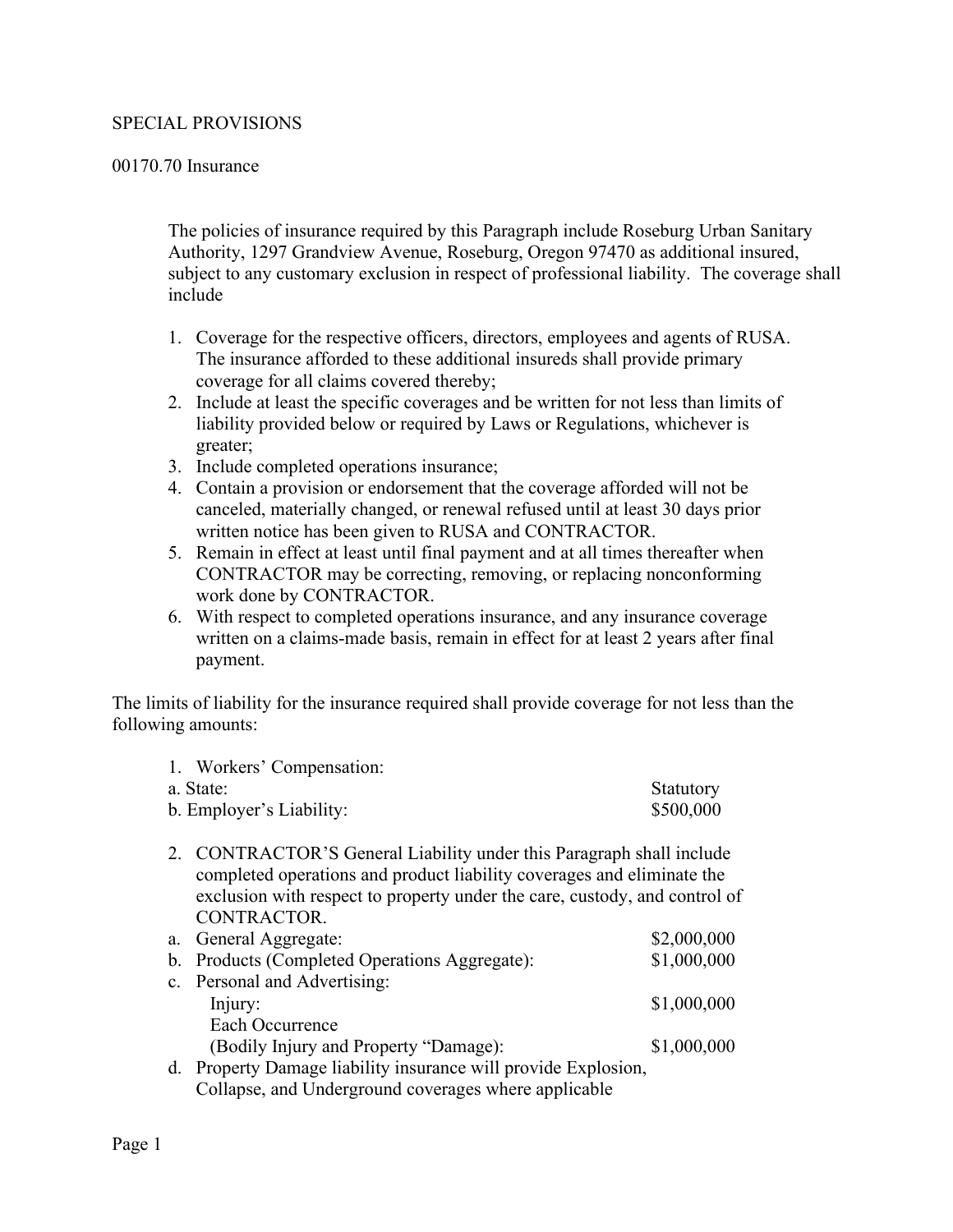|                | e. Excess or Umbrella Liability |             |
|----------------|---------------------------------|-------------|
|                | General Aggregate:              | \$2,000,000 |
|                | Each Occurrence:                | \$1,000,000 |
|                | 3. Automobile Liability:        |             |
| a.             | Bodily Injury:                  |             |
|                | Each person:                    | \$1,000,000 |
|                | Each Accident:                  | \$1,000,000 |
| $\mathbf{b}$ . | <b>Property Damage:</b>         |             |
|                | Each person:                    | \$1,000,000 |
|                | Combined Singled Limit of:      | \$1,000,000 |

CONTRACTOR shall deliver to RUSA, with copies of each additional insurance identified in these Supplementary Conditions, certificates of insurance (and other evidence requested by RUSA or any other additional insured) which CONTRACTOR is required to purchase and maintain.

If RUSA has any objection to the coverage afforded by or other provision of the insurance required to be purchased and maintained on the basis of nonconformance with the Contract Documents, RUSA shall notify CONTRACTOR in writing within 10 days after receipt of the certificates or other evidence required by this Agreement. CONTRACTOR shall provide such additional information in respect to insurance as RUSA shall reasonably request.